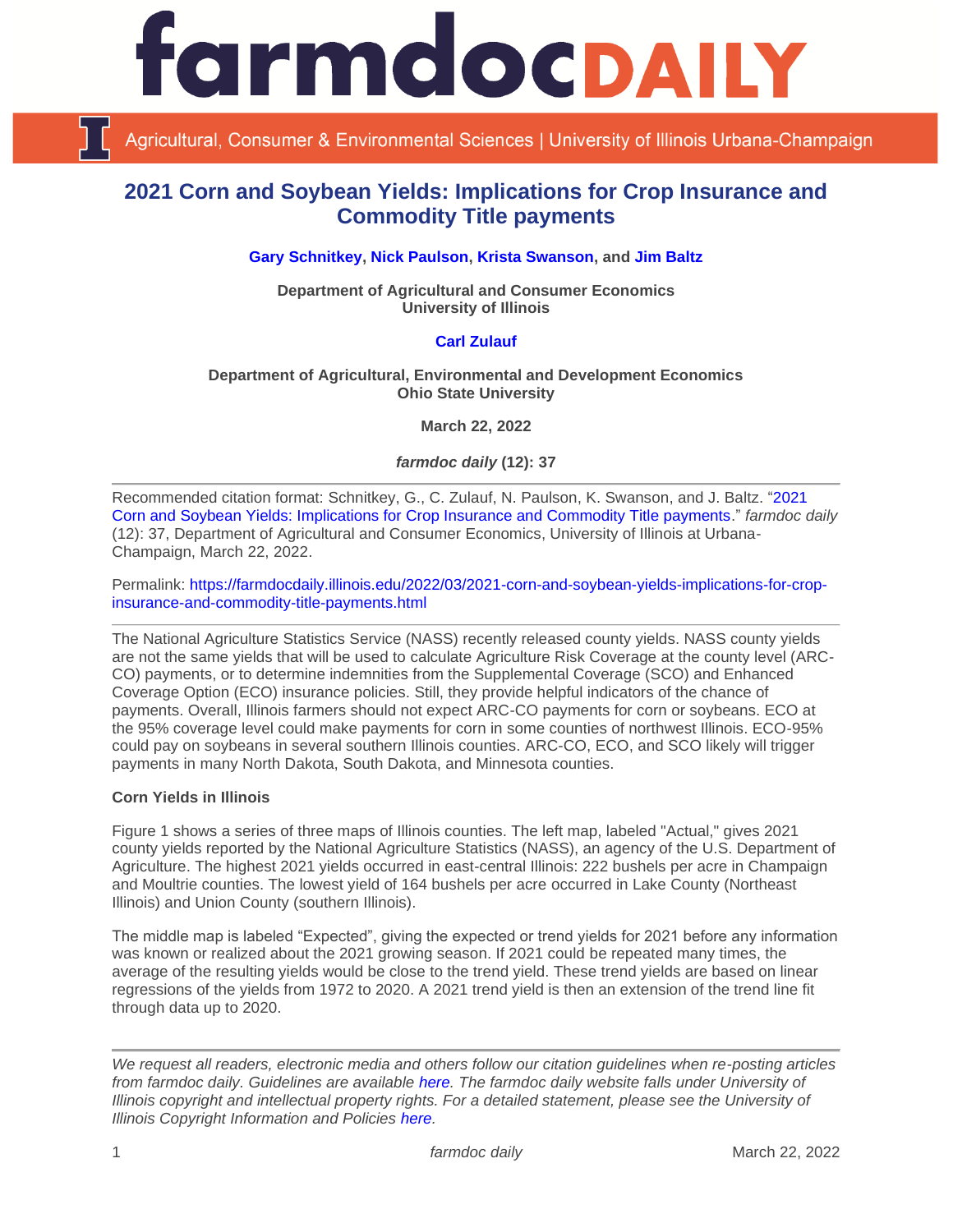

The right-most map, labeled "Difference," gives the actual yield minus the trend yields. Counties with above-trend yields had a good year relative to expectations, while those with below-trend had a year below expectations. In Illinois, yields were above expectations in eastern and southern Illinois. The county with the highest difference of 48.2 bushels was Clay County. The actual yield of 210 bushels per acre in Clay County was 48.2 bushels per acre higher than the trend yield of 162 bushels per acre.

In Illinois, yields were below trend in northwest Illinois (see Figure 1). The lowest difference of -17.8 bushels per acre occurred in Knox County. Carroll County, next to the Mississippi River in Northern Illinois had the next largest negative difference at -14.7 bushels per acre.

**2021 ARC-CO Payments:** Agriculture Risk Coverage at the county level (ARC-CO) is a Commodity Title choice that is a county revenue program. Payments occur when county revenue is below 86% of benchmark revenue. County revenue in 2021 equals 2021 county yield times 2021 Market Year Average Price (MYA) price, neither of which are known. The Farm Service Agency (FSA) does not use NASS yields in its calculation if crop insurance data is available. In these cases, county yields are based on crop insurance data from the Risk Management Agency (RMA). The 2021 MYA price is based on national prices from September 2021 through August 2022.

While not used in FSA calculations, NASS county yields in Figure 1 will provide a good indication if 2021 ARC-CO payments will occur. The March 2022 World Agriculture Supply and Demand Estimate (WASDE) report contained an estimate of the 2021 MYA price at \$5.65 per bushel. If the 2021 MYA price is \$5.65, then the 2021 county yield must be below 56% of its county yield (see appendix for the derivation of the 56%). None of the differences in Figure 1 would result in an actual yield below 56% of its benchmark yield. Take Knox County, the county with the largest deviation below trend, as an example. Knox County's ARC-CO benchmark yield is 232.5 bushel per acre, meaning that the 2021 actual yield would need to be below 130 bushels per acre before ARC-CO makes a payment. The 2021 NASS yield is 198 bushel per acre, well above the ARC-CO break-even yield. Therefore, it is extremely doubtful that the county yield for ARC-CO will differ enough from 198 bushels per acre to trigger an ARC-CO payment.

**2021 ECO and SCO payments:** Crop insurance has two county level products that provide county-level protection above the COMBO products, such as Revenue Protection (RP), RP with harvest price exclusion (RPhpe), and Yield Protection (YP). These options are:

Supplemental Coverage Option (SCO) protects from 86% down to the coverage level of the COMBO product.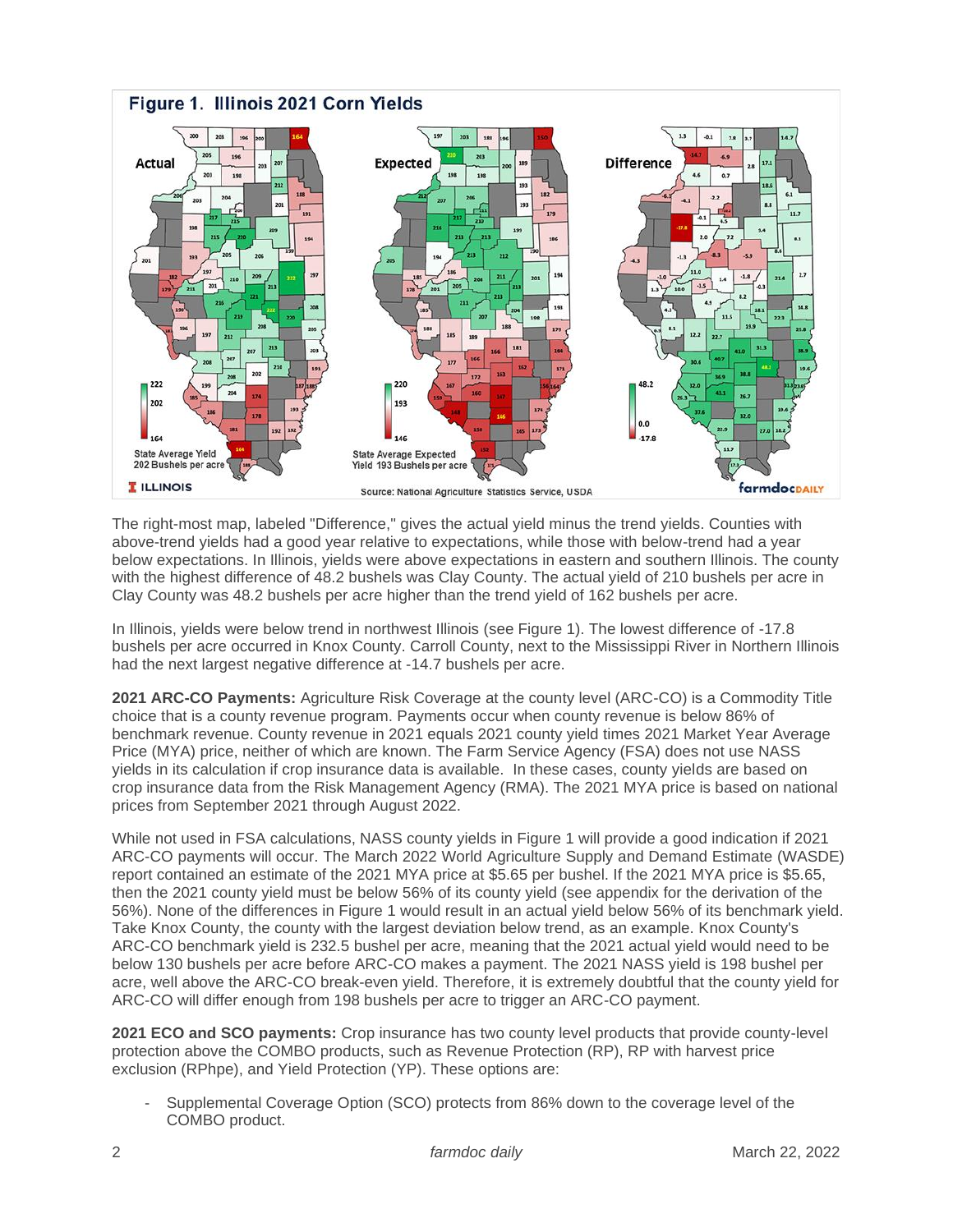- Enhanced Coverage Option (ECO) provides protection from either 90% or 95% to 86%.

The SCO and ECO option takes the form of the underlying COMBO product. If the underlying product is RP, SCO and ECO; the 2021 insurance guarantee will use the higher of the harvest price rather than the lower projected price.

SCO and ECO payments are not known as the Risk Management Agency (RMA) has not released county yields. RMA's county yields will be based on crop insurance yields, which will differ from the NASS yields presented above. Still, the differences between actual and trend yields in Figure 1 will indicate differences in RMA yields from RMA expected yields.

For 2021, the projected price was \$4.58 per bushel, and the harvest price was \$5.37 per bushel. Given the higher harvest price, ECO and SCO with RP as the underlying product will trigger under the following conditions:

- ECO with a 95% coverage level will trigger when the 2021 county yield is below 95% of the expected county yield. Two counties have actual NASS yields below 95% of their expected yields (see figure 1): Knox and Carrol counties. There is a possibility that these two counties trigger payments for ECO-95%.
- ECO with a 90% coverage level will trigger when the 2021 county yield is below 90% of the expected county yield. None of the counties have actual NASS yields below 90% of expected yields.
- SCO will trigger when the actual county yield is 86% of the expected yield. None of the counties have actual NASS yields below 86% of expected yields.

When RP is the underlying product, ECO could trigger in some counties in northwest Illinois since payment is based only on a decline in yield. Similarly, ECO with an underlying YP contract could pay in those same counties. However, ECO with an underlying RPhpe policy likely will not trigger because RPhpe does not have a guarantee increase provision allowing the higher harvest price to be used in the guarantee calculation.

#### **Soybean Yields in Illinois**

Figure 2's format is similar to Figure 1 but shows soybean yields rather than corn yields. As shown in the left map of Figure 2, actual yields ranged from a high of 76.1 bushels per acre for Piatt County (central Illinois) to a low of 43.3 bushels per acre for Johnson County (southern Illinois). Expected yields range from 68.6 for Piatt county to 42.8 bushels per acre for Perry Counties (right map in Figure 2).

Except for two counties, all Illinois Counties had actual yields above expected. The highest difference of 13.2 bushels per acre occurred in Edwards County (southeast's Illinois) with a 62.2 actual yield and a 49.0 expected yield, giving the 13.2 difference. The two counties with below trend yields were Union (-.9 bushels per acre) and Johnson Counties (-2.4 bushels per acre).

**2021 ARC-CO Payments:** The 2021 MYA price projection contained in the March 2022 WASDE report was \$13.25 per bushel, above the 2021 ARC-CO benchmark price of \$8.95. Given the 2021 MYA price projection, actual county yield has to be below 58% of benchmark yields (see appendix for derivation of .58). Illinois county yields will not have these large yield declines from expected levels.

**SCO and ECO Payments:** The 2021 harvest price for soybeans is \$12.30, above the \$11.87 projected price for 2021. As a result, RP-related products will have an increase in their guarantee. Yield shortfalls then can generate SCO and ECO payments. Union and Johnson Counties could trigger payments at the 95% coverage level for ECO, with RP and YP as the underlying product.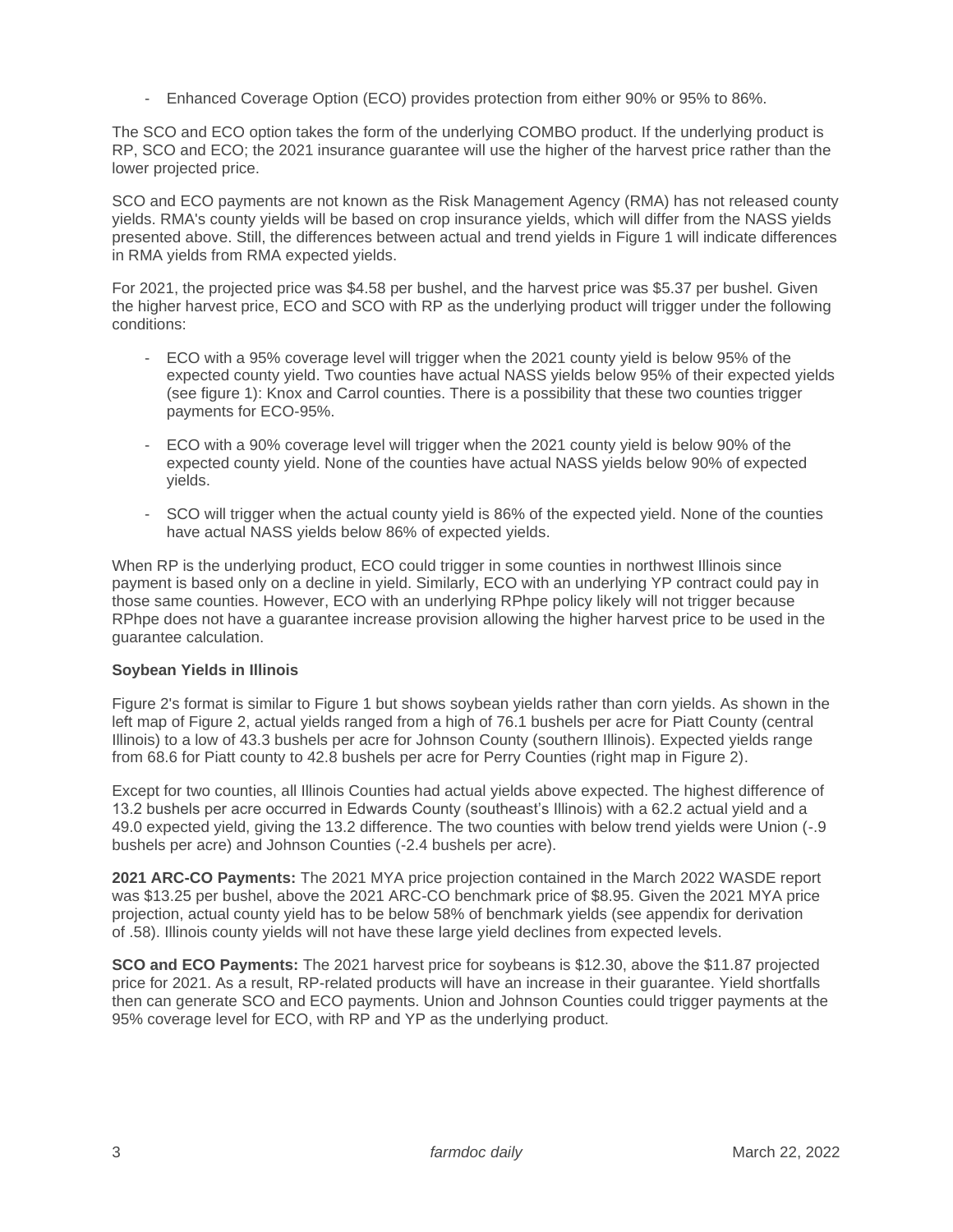

## **National Corn and Soybean Yields**

National analyses were conducted similar to that for Illinois. Figure 3 shows the difference between actual and expected values for corn. Those counties in green have actual yields above trend, while red counties suggest yields below trend. Most counties have yields above trend, with notable expectations. The drought that impacted the northern Great Plains is evident, with many counties in North Dakota, South Dakota and Minnesota having yields below 60% of expected yields.



ARC-CO for corn could make payments in many of these North Dakota, South Dakota, and Minnesota counties. Similarly, ECO and SCO could also trigger payments in those counties. Any county with a below-trend yield — counties with red shade — have the potential to receive ECO payments.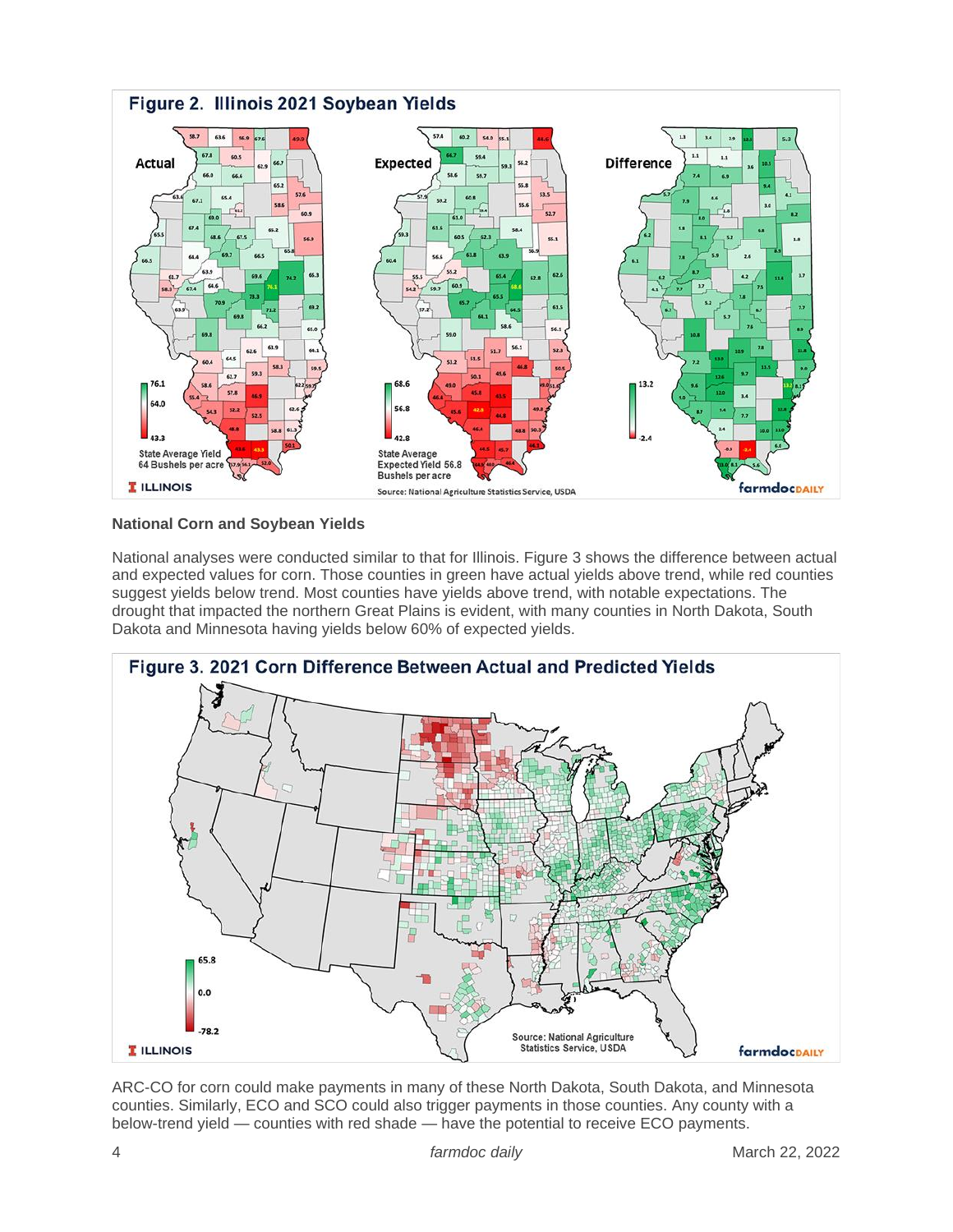Figure 4 shows the difference between actual and trend yields for soybeans. Again, most counties have yields above trend, with notable exceptions. The drought in North and South Dakota is evident, with many counties having actual yields less than 60% of expected yields. Also, counties along the Kansas-Oklahoma border had yields significantly below trend.



ARC-CO for soybeans could make payments in many North Dakota, South Dakota, and Minnesota counties. Similarly, ECO and SCO could make payments in those counties. Any county with a belowtrend yield — counties with red shad — has a high potential to make an ECO payment.

## **Summary**

In Illinois, 2021 corn yields were generally above trend except for counties in northwest Illinois. As a result, it is doubtful that ARC-CO will make payments for corn in Illinois. Similarly, soybean yields were above expected for most of Illinois, and ARC-CO payments should not be expected. ECO could make payments in a small number of counties if purchased at the 95% coverage level with an underlying RP or YP product.

Most of the U.S. had above trend yields for corn and soybeans, with the notable exception of the Dakotas and Minnesota. Yields were low enough in these areas that ARC-CO could trigger payments. ECO and SCO could also make payments in these areas.

## **Appendix: Calculation of break-even yields ratios for ARC-CO**

A yield ratio can be calculated below which ARC-CO will make payments. ARC-CO will make payments when actual revenue is below the guarantee:

.86 x benchmark yield x benchmark price < actual county yield x MYA price

Rearranging terms gives:

.86 x (benchmark price / MYA price) < (actual county yield / benchmark yield)

For corn in 2021, the benchmark price is \$3.70 and the March 2021 estimate of the 2021 MYA price is \$5.65, giving

.56 < (actual county yield / benchmark yield)